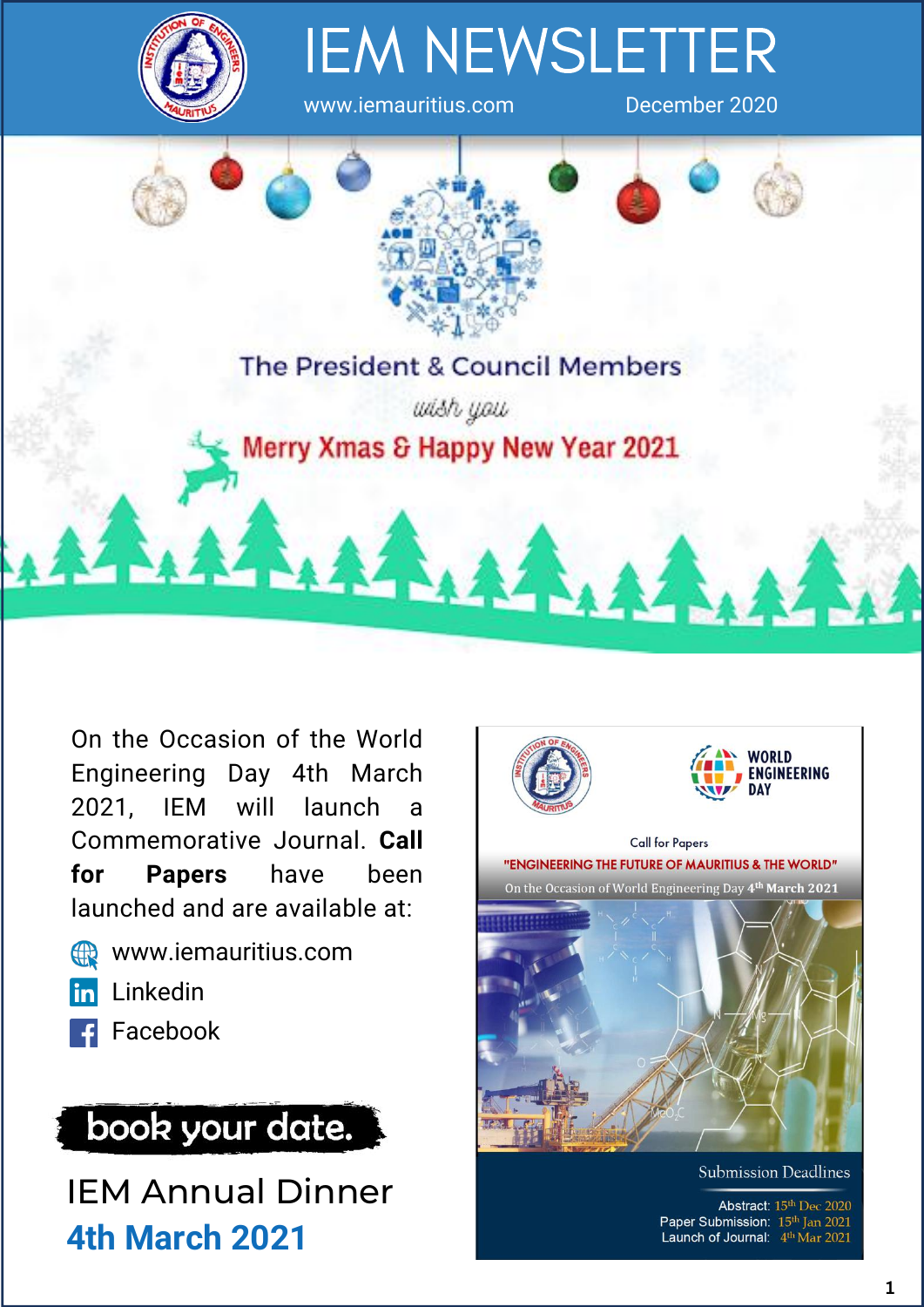# New & Young Council Members



# MESSAGE FROM OUR NEW MEMBERS ON THE IEM COUNCIL



#### **Dr. Vimi Dookhun**

*Senior Lecturer, Dept of Chemical and Environmental Eng, Faculty of Engineering , University of Mauritius.* "I am proud **to have been coopted in the Executive Council of the Institution of Engineers Mauritius.** As an engineer, I recognize that I have the power to bring about changes things - in building a sustainable future, solving the unsolvable and creating a better world. Engineers work with like-minded people on complex, challenging and rewarding projects that make a difference to the world.

Through the IEM, which is a **trusted voice** of the engineering profession, delivering training, support, accreditation and representation to engineers over the island, I work as a team to provide my contributions to pertinent national issues in the field of my profession.

**IEM is also recognised worldwide**, thus opening doors for engineers to have access to various opportunities in an engineering careers such as **learning programmes**, **local and international events** and new job prospects. No matter what stage your career is at, there's value for you in IEM membership. **Women engineers will be very motivated to join**. In an endeavour to increase membership for our young and girls counterpart, the IEM is planning to have special dedicated sessions and networking events to promote women in engineering and to showcase the important achievements of local women engineer in our forthcoming World's Engineering Day on the 4th of March 2021. So join the IEM Team."



#### **Mr. Sandesh K Purmessur**

#### *TreasurerIEM*

*Engineer & Licensing Of icer at information and Communication Technologies Authority*

"The IEM offers an **extensive network of professionals and C-Level Executives** which is highly beneficial to engineers, for example **we have a former CEO of a large** corporate, Chairman & Vice-Chairman of parastatal bodies, Academicians, Engineers and Consultants on the council through whom **I am acquiring invaluable experience**. There is a good mix of **Private Sector and Public Sector experience** within the Council to learn from. The new mandate of the IEM council is to upgrade the level of engineering in Mauritius through the Engineering Accreditation Board (EAB),promoting the field of engineering at large, assisting trainee engineers to achieve their professional registration, bridging the gap between academia and the industry, collaborating with international engineering institutions, offering **Continuous Professional Development (CPD) courses** which enable me to remain up-to-date and maintain my yearly CPD requirement; it is undoubtedly that I wish to form part of this IEM council which will take engineering in Mauritius to higher levels.

At the IEM **I have a wide angle and helicopter view of Engineering and its future not only in Mauritius but around the World.**

As an established professional engineer, I believe it is now **my duty to inspire young engineers to follow same** and to do even better, hence the reason for which I joined the IEM and the EC council.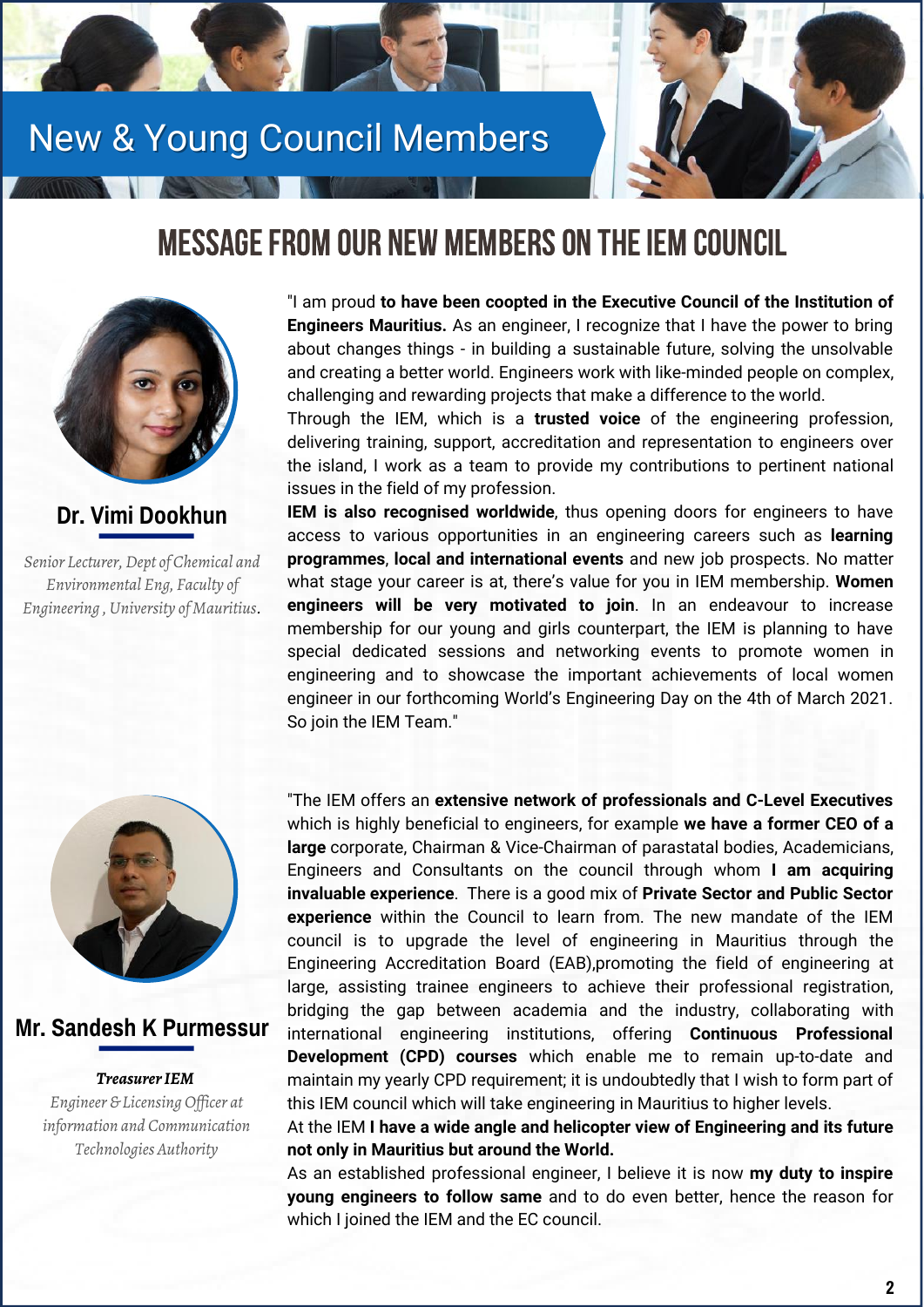# IEM Engineering Accreditation Project Moving Forward



# IEM PROFESSIONAL CENTRE

**The IEM Professional Centre** is an accredited MQA Training Institution. Courses run at the IEM Professional Centre are qualified for HRDC Refund. Eligible companies can get up to 75% refund.

Members interested to follow accredited course at IEM Professional Centre are invited to contact the Secretary at the IEM House **iem@intnet.com or 4543065**

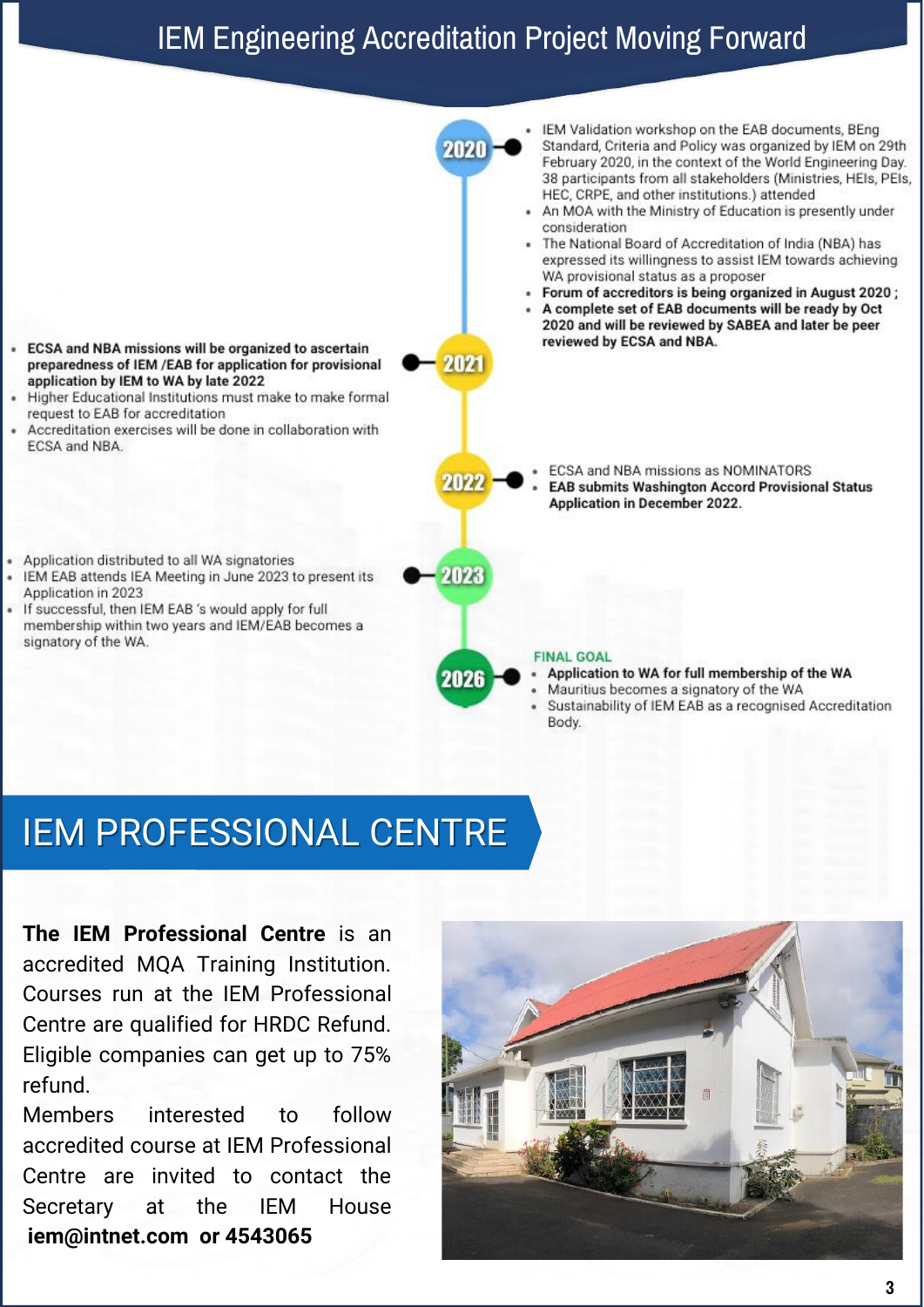# MENTORING

# **237**

*Gr a d u a t e s h a v e a lr e a d y b e e n p r o v i d e d me n t o ri n g f a c i l iti e s*

Stage 1

Stage 2

Workshop

Workshop

*New Engineers have each been a l l o c a t e d a me n t o r*

**200 3**

*Morkshops were organised in S e p t emb e r 2 0 2 0*

The pathway for registration with CRPE and the role of the IEM Mentors were explained during the **two** Stage 1 workshops.

Our Stage 2 workshop, normally organized a few months before the end of the twoyear placement, deals mainly with the new procedures for Stage 2 Registration. It provides guidance on the preparation of the Technical Report and aims to prepare the candidates for the interview.

**ONLY** OF GRADUATE ENGINEERS WHO COMPLETED THE TWO-YEAR TRAINING SINCE 2019 HAVE APPLIED FOR REGISTRATION.

**25% ONLY** OF THESE GRADUATE ENGINEERS HAVE BEEN SUCCESSFUL IN GETTING REGISTRATION.

#### **The above statistics are very alarming and remedial actions are being taken.**

### Membership Engineering Fields GRADES & GENDER

**38%**